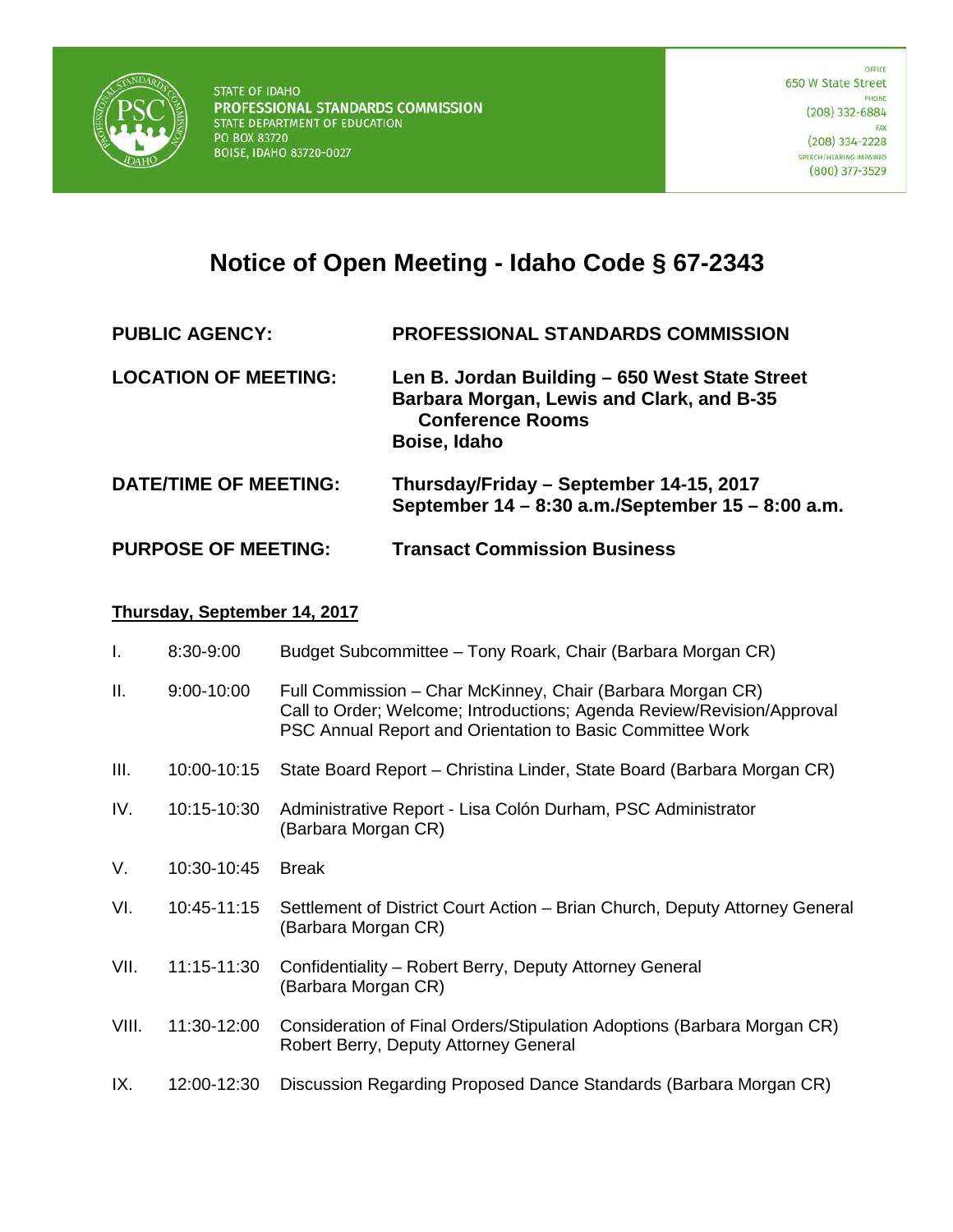- X. 12:30-5:00 Committee Work
	- A. Standards Dana Johnson, Chair (Barbara Morgan CR)
	- B. Executive Char McKinney, Chair (LBJ Lewis and Clark CR) The Executive Committee will meet to conduct its business. It will consider whether probable cause exists in ethics cases presented to it, review any counteroffers to proposed stipulations, and address other matters delegated to it.
	- C. Authorizations Elisa Saffle, Chair (LBJ B-35 CR)
- XI. 12:30-1:30 Working Lunch (Box lunches will be available in Barbara Morgan CR for you to pick up and take back to your committee meetings.)

### **Friday, September 15, 2017**

| I.    | 8:00-8:10     | Full Commission (Barbara Morgan CR)<br>Approval of Meeting Minutes (June 8-9, 2017) – Char McKinney, Chair       |
|-------|---------------|------------------------------------------------------------------------------------------------------------------|
| Ш.    | 8:10-9:45     | Reports (Barbara Morgan CR)                                                                                      |
|       | 8:10-8:25     | Authorizations Report - Elisa Saffle, Chair                                                                      |
|       | $8:25 - 8:40$ | <b>Professional Development Committee</b>                                                                        |
|       | 8:40-8:55     | Budget Committee - Tony Roark, Chair                                                                             |
|       | 8:55-9:20     | Standards Committee - Dana Johnson, Chair                                                                        |
|       | 9:20-9:35     | Executive Committee - Char McKinney, Chair                                                                       |
|       | 9:35-9:45     | Leadership Team - Char McKinney, Chair                                                                           |
| III.  | 9:45-10:00    | <b>Break</b>                                                                                                     |
| IV.   | 10:00-10:30   | Consideration of Final Orders/Stipulation Adoptions (Barbara Morgan CR)<br>Brian Church, Deputy Attorney General |
| V.    | 10:30-10:45   | Old Business - Char McKinney, Chair (Barbara Morgan CR)                                                          |
|       |               | A. Professional Development Committee<br>B.                                                                      |
| VI.   | 10:45-11:00   | New Business - Char McKinney, Chair (Barbara Morgan CR)                                                          |
|       |               | А.<br>B.                                                                                                         |
| VII.  | 11:00-11:30   | Review/Revise Working Plans, Procedures Manual (Barbara Morgan CR)                                               |
| VIII. | 11:30-12:00   | Communication Plan - Dana Johnson (Barbara Morgan CR)                                                            |